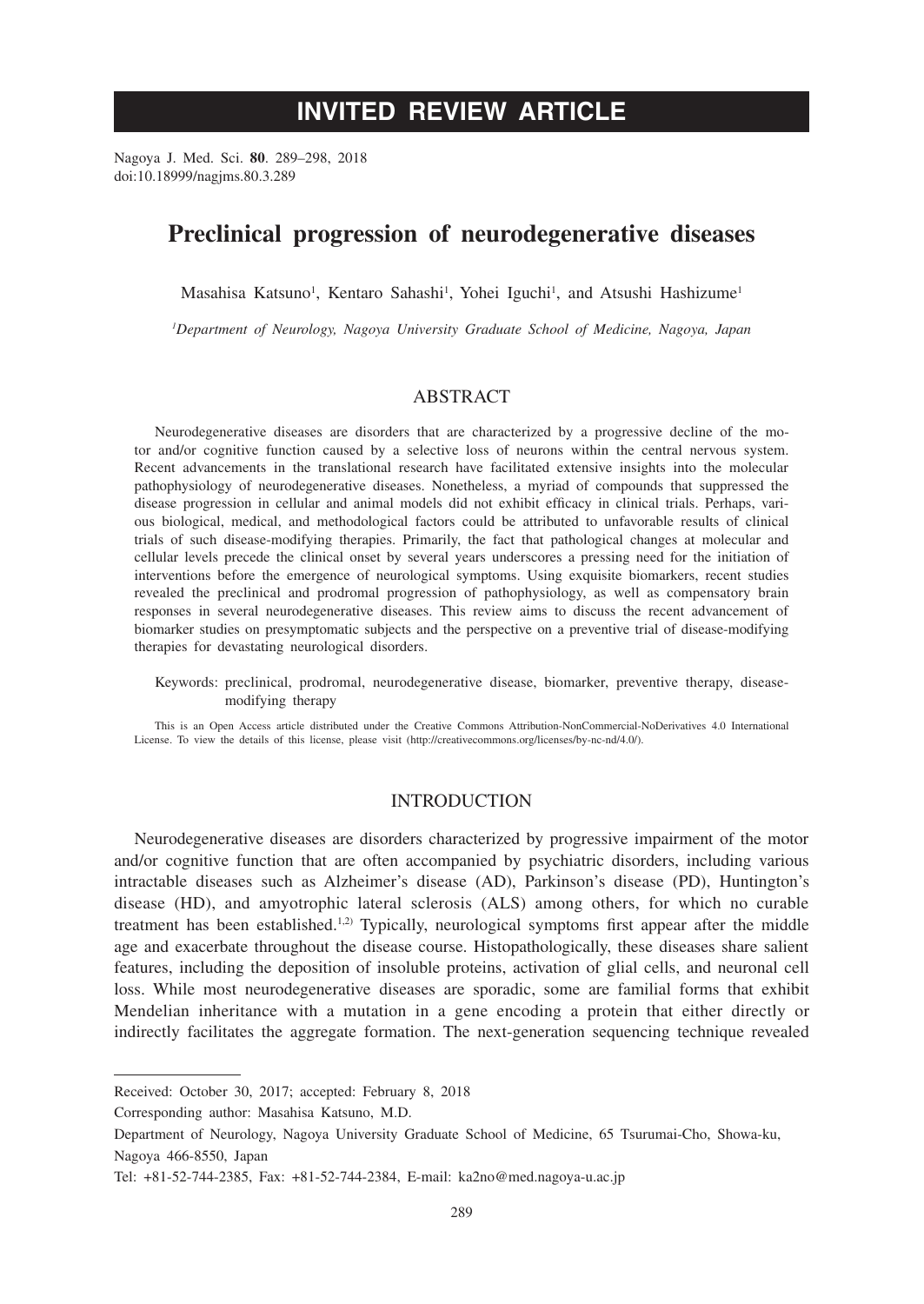#### Masahisa Katsuno *et al.*

such gene mutations in patients without family history.<sup>3)</sup> Previously, several experimental studies reported that the induction of these gene mutations caused neuronal dysfunction accompanied by mitochondrial dysfunction, axonal transport blockade, disruption of the protein quality control system, and transcriptional dysregulation in animals. These findings collectively indicate that the abnormal protein aggregation, along with consequent molecular events, underlie the progressive, selective loss of neurons and that the inhibition of protein accumulation could suppress the disease progression. Based on these hypotheses, numerous therapies targeting the molecular pathomechanism of neurodegeneration have been proposed. Although some of these agents have been shown to inhibit neuronal damage and behavioral deficits in animal models, their efficacy remains scarcely demonstrated in confirmatory clinical trials in humans.1) The failure of the translational research on disease-modifying therapies for neurodegenerative diseases suggests several biological factors that attenuate the beneficial effects of compounds, including insidious progression of pathology, complexity in neuronal cell death pathways, intricate neuron–glial interaction, impairment of neural network, and effect of aging, as well as safety and delivery issues of compounds. Specifically, the preclinical progression of disease has garnered considerable attention as a major obstacle that hinders the development of disease-modifying therapies; this view is supported by observations that the neuron loss is apparent at the onset of neurological symptoms and that neuronal dysfunction and abnormal protein deposited in the brain are already detectable in asymptomatic carriers of a gene mutation of familial neurodegenerative disease. Hence, the prevention of such preclinical progression of neurodegeneration plays a vital role in the successful translation of interventional studies using animal and cellular models. This study offers an overview of recent advancements in research on the preclinical progression of neurodegeneration and discusses the perspectives on the translational research to cope with debilitating disorders (Table 1).

# PRECLINICAL PROGRESSION OF AD

At present, over 45 million people are estimated to have dementia, and this number is witnessing continuous increase worldwide, except some European countries where a decline has been reported recently.<sup>4)</sup> AD is the leading cause of dementia, which is characterized by the progressive memory loss and a decline in cognitive functions, as well as behavioral and psychological symptoms, including agitation, depression, anxiety, and delusions. Although most cases are el derly-onset, approximately 10% of patients manifest dementia aged <65 years. Patients with early-onset AD are often familial, with a suggestive autosomal-dominant inheritance.5) Histopathological hallmarks of AD comprise extracellular amyloid plaques, primarily composed of  $\Delta\beta$  peptide, and intracellular neurofibrillary tangles, both of which can be detected by positron emission computed tomography (PET) and the cerebrospinal fluid (CSF).<sup>6</sup> A $\beta$  peptides are created through the proteolytic cleavage of the amyloid precursor protein (APP); this process likely instigates the intraneuronal accumulation of phosphorylated tau, which is the primary component of neurofibrillary tangles.

The A $\beta$  deposition is detected with PET and/or CSF even in early cases of AD and in subjects with mild cognitive impairment, with preceding the detection of tau in the CSF, indicating that the A $\beta$  accumulation is an upstream biological change in the AD pathogenesis.<sup>7</sup> This hypothesis is extensively endorsed by the fact that all known causative genes in hereditary AD, *APP* and *presenilins 1 and 2 (PSEN1* and *PSEN2*), encode proteins involved in the  $\mathbf{A}\mathbf{\beta}$  generation pathway. A comprehensive study on dominantly inherited AD provided crucial insights into the preclinical progression of AD by elucidating that the A $\beta$  deposition emerges  $>20$  years before the onset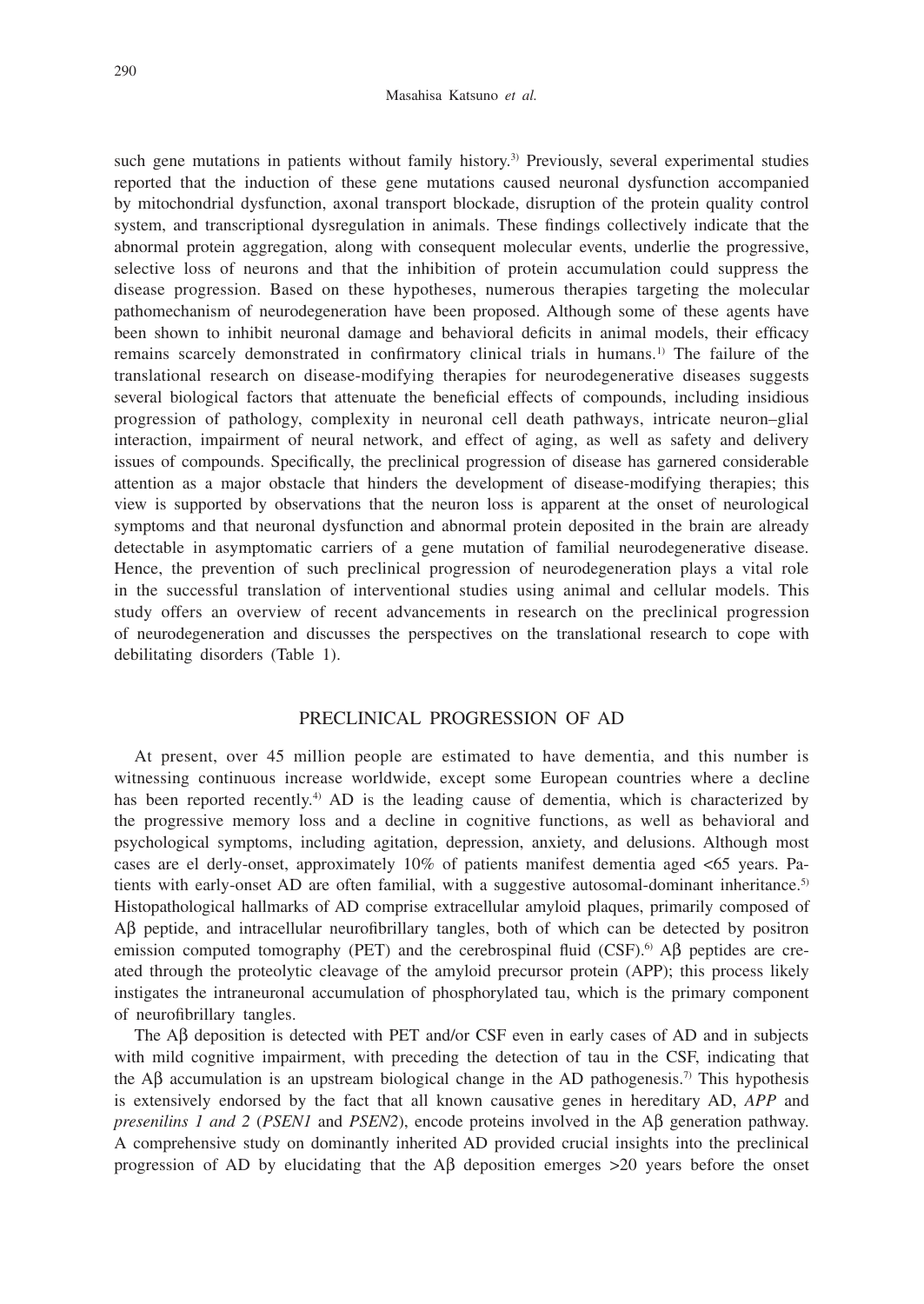| Disease                       | Major symptoms       | Preclinical biomarkers                | Ref.       |
|-------------------------------|----------------------|---------------------------------------|------------|
| Alzheimer's disease           | Cognitive impairment | PET $(Aβ, tau)$                       | $8 - 11$   |
|                               |                      | $CSF$ (A $\beta$ , tau)               |            |
|                               |                      | Cognitive composite                   |            |
| Parkinson's disease           | Parkinsonism         | DaT SPECT                             | $24 - 26$  |
|                               | Cognitive impairment | Transcranial sonography               |            |
|                               |                      | Polysomnography (detection of<br>RBD) |            |
| <b>Polyglutamine</b> diseases |                      |                                       |            |
| Huntington's disease          | Chorea               | Symbol Digital Modality Test          | 30, 31     |
|                               | Cognitive impairment | MRI (striatal volume)                 |            |
| Spinocerebellar ataxias       | Ataxia               | Scale for the assessment and          | $35 - 37$  |
|                               |                      | rating of ataxia                      |            |
|                               |                      | MRI (brainstem volume)                |            |
| Spinal and bulbar             | Muscle weakness      | Serum creatinine                      | 41, 42     |
| muscular atrophy              |                      |                                       |            |
| Amyotrophic lateral           | Muscle weakness      | $CSF$ (dipeptide repeat proteins)*    | 52, 56, 57 |
| sclerosis                     |                      | Electrophysiology (cortical)          |            |
|                               |                      | hyperexcitability and motor           |            |
|                               |                      | unit number estimate)                 |            |

**Table 1** Preclinical markers of neurodegenerative diseases

PET, positron emission computer tomography; CSF, cerebrospinal fluid; DaT SPECT, Dopamine transporter single photon emission computed tomography (DaT SPECT; RBD, rapid eye movement sleep behavior disorder. \*This marker is applicable for C9orf72-linked familial ALS.

of dementia.8) This assumption is primarily dependent on substantial correlations between the individual age at the symptom onset and predicted values based on the parental age at the onset and mean ages at the onset by the mutation type and family.9) Notably, similar biomarker changes and a subtle cognitive decline before the onset of dementia have also been reported in sporadic AD cases.<sup>10,11)</sup> Overall, these studies revealed the preclinical progression of AD, which is characterized by the early deposition of extracellular  $\overrightarrow{AB}$  followed by the intracellular accumulation of tau in both hereditary and sporadic AD. Reportedly, this view seems to underlie the lack of efficacy of disease-modifying therapies targeting  $\overrightarrow{AB}$  and tau in clinical trials of  $AD$ .<sup>12)</sup> Thus, preclinical biomarker changes of AD underscore the necessity for the preclinical prevention of AD pathogenesis before dementia manifests, and offer a theoretical basis for a preventive clinical trial of anti-amyloid therapies for AD.13) Hence, it should be noted that increased regional brain activity is reported in mutation carriers of *PSEN1*, possibly suggesting a compensatory response against neural dysfunction resulting from the early  $\mathbf{A}\mathbf{\beta}$  pathology.<sup>14,15)</sup>

#### PRECLINICAL PROGRESSION OF PD

PD is a common, age-related neurodegenerative disorder, which affects over 1% of the population aged  $>60$  years.<sup>16</sup> Clinically, PD is characterized by rigidity, bradykinesia, resting tremor,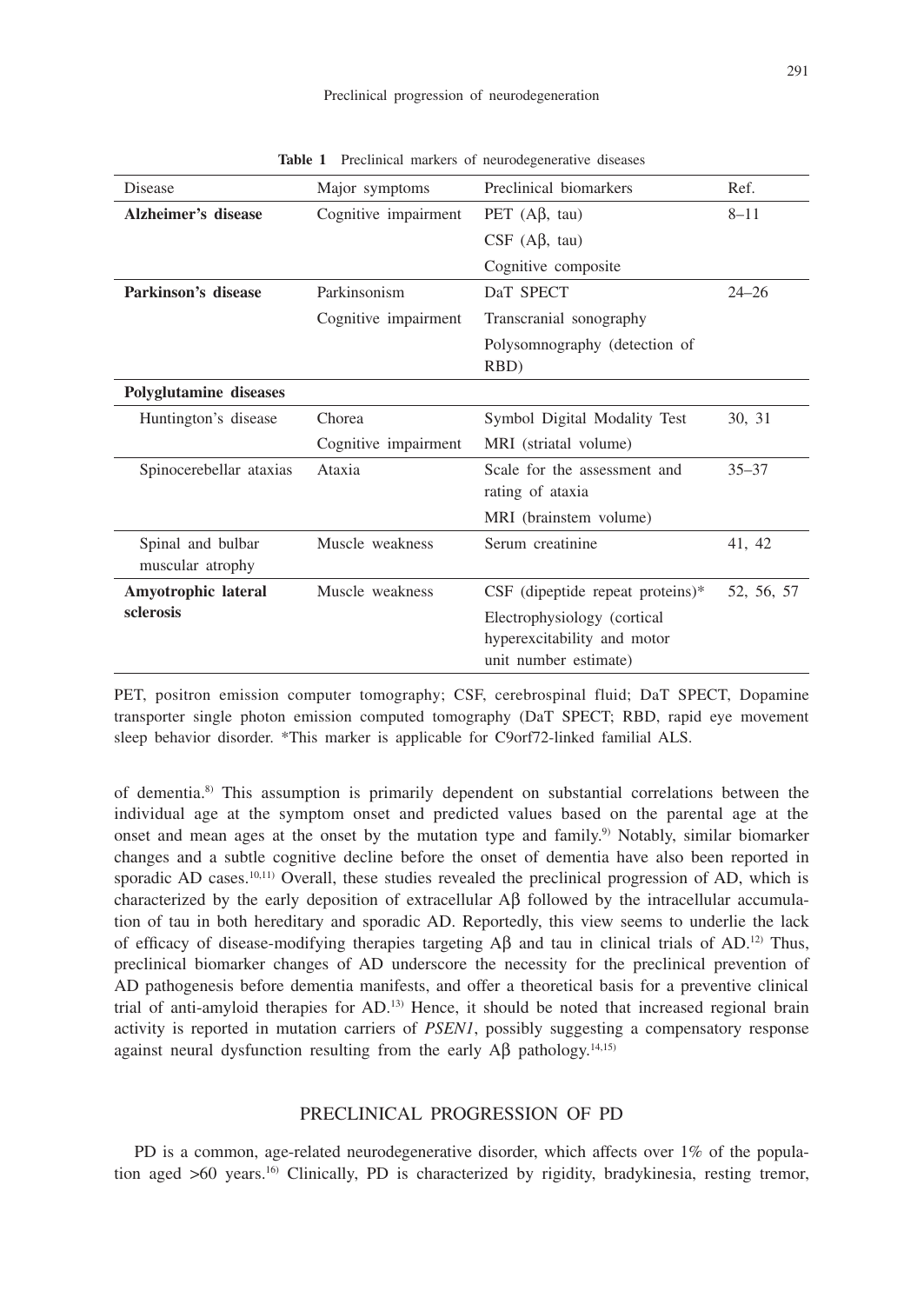and postural instability, resulting from the degeneration of dopaminergic and non-dopaminergic neurons. At the onset of motor symptoms, >50% of dopaminergic neurons are lost, signifying that neurodegeneration precedes the symptom manifestation.<sup>17)</sup> During the entire disease course, 30%–40% patients develop dementia, the symptoms of which comprise visual hallucination substantially overlapped by dementia with Lewy bodies (DLB).<sup>18)</sup> A histopathological hallmark of PD is the presence of Lewy bodies, the primary component of which is phosphorylated  $\alpha$ -synuclein, in affected dopaminergic neurons within the substantia nigra pars compacta. In addition, the deposition of  $\alpha$ -synuclein is reported in affected cortical neurons in PD with dementia and DLB.<sup>19)</sup> The fact that mutations or multiplications of the gene encoding  $\alpha$ -synuclein cause the early-onset, autosomal-dominant PD underscores the implication of this protein in the central pathogenesis of the dopaminergic neuron loss. A recent experimental study suggested the interneuronal propagation of misfolded  $\alpha$ -synuclein, providing a possible clarification for the histopathological spread of Lewy bodies as well as symptomatic progression.<sup>20)</sup>

Besides motor impairment, several forms of non-motor symptoms occur in most patients with PD. An epidemiological study demonstrated that certain non-motor symptoms anteceded the onset of motor dysfunction, indicating an extended prodromal period in PD.21) For example, autonomic impairment, such as constipation, develops 15–20 years before the onset.22) Besides,  $\alpha$ -synuclein deposition often presents in the colon mucosa of presymptomatic patients with PD, signifying that the peripheral pathology might expand to the central nervous system during the prodromal phase of this disease.23) In addition, REM sleep behavior disorder (RBD) precedes the motor symptom onset by several years in patients with PD. In fact, most patients with RBD later develop PD, DLB, or multiple system atrophy (MSA), all of which are histopathologicallyassociated with the  $\alpha$ -synclein pathology, suggesting that the protein accumulation underlies the pathogenesis of RBD.24) Moreover, hyposmia, excessive daytime sleepiness, and depression could herald motor symptoms. Consistent with AD, imaging marker plays a crucial role in elucidating the preclinical progression of PD. Dopamine transporter single-photon emission computed tomography (DaT SPECT) determines presynaptic dopaminergic neuronal dysfunction in not only symptomatic patients but also presymptomatic carriers of a mutation in the *leucine-rich repeat kinase 2 (LRRK2)* gene, a leading cause of familial PD.<sup>25,26)</sup> Likewise, pathologic substantia nigra hyperechogenicity is also detectable in *LRRK2* mutation carriers, portentous the dopaminergic degeneration at a preclinical stage of  $PD<sup>25)</sup>$  Alternatively, asymptomatic carriers of a mutation in *Parkin*, another causative gene of familial PD, exhibit increased activity in the ventrolateral premotor cortex during execution and perception of affective facial gestures than healthy controls, indicating a compensatory response against neural dysfunction.27) A failure of such compensation results in the manifestation of neurological symptoms.

### PRECLINICAL PROGRESSION OF POLYGLUTAMINE DISEASES

Polyglutamine diseases are a group of hereditary neurodegenerative disorders caused by an abnormal elongation of a trinucleotide CAG repeat, which encodes a polyglutamine tract, in causative genes.28) Polyglutamine diseases include HD, spinal and bulbar muscular atrophy (SBMA), dentatorubral-pallidoluysian atrophy (DRPLA), and six forms of spinocerebellar ataxia (SCA). The diseases are inherited in an autosomal-dominant fashion except for SBMA, which presents an X-linked pattern of inheritance. Reportedly, abnormal proteins with expanded polyglutamine accumulate in neuronal and non-neuronal cells, leading to slowly progressive neurodegeneration.<sup>28)</sup>

The fact that polyglutamine diseases are single-gene disorders facilitates the preclinical diagnosis with a genetic test. In addition, the robust correlation between the CAG repeat size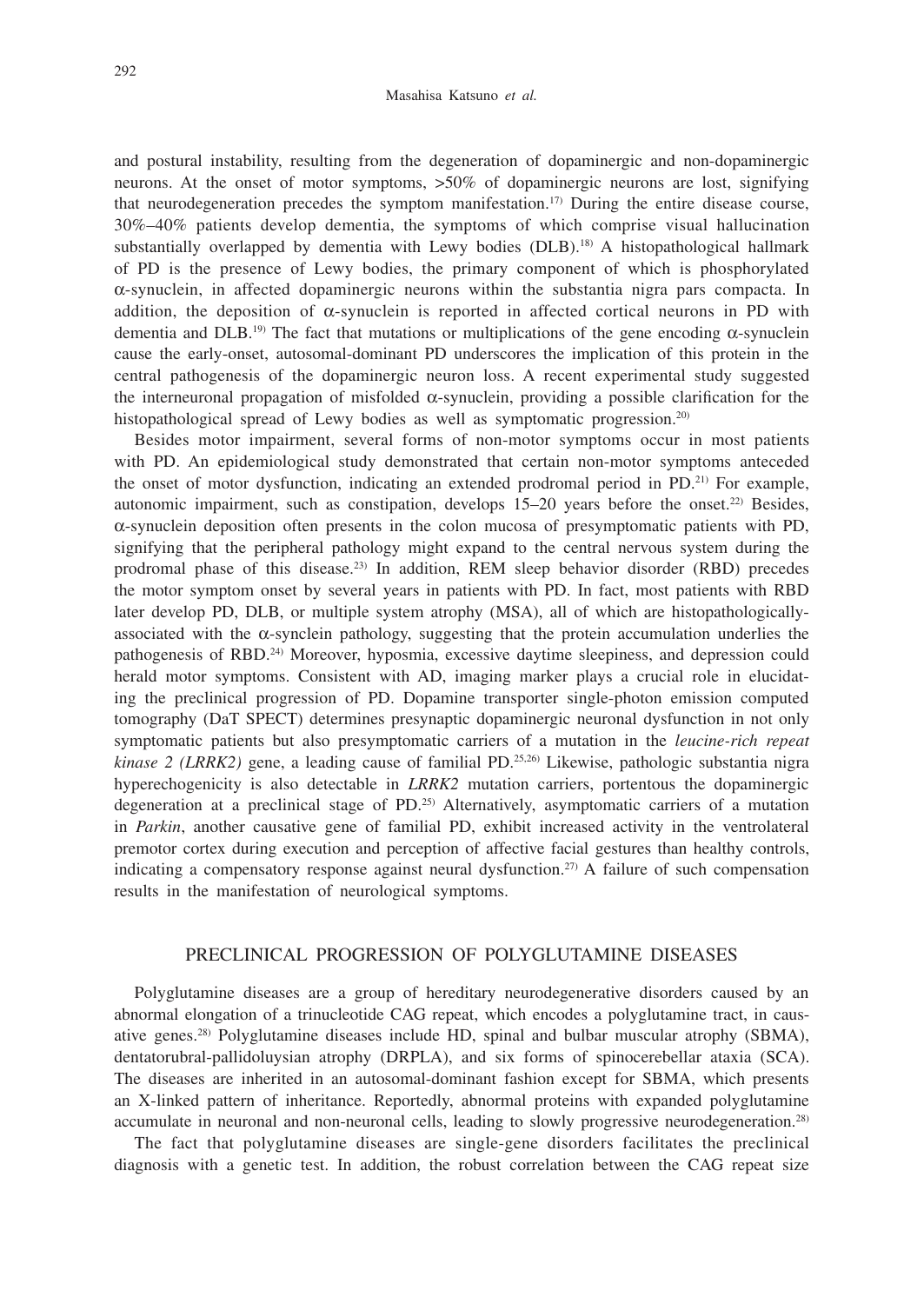and the onset age could be used to estimate the disease onset in preclinical mutation carriers of polyglutamine diseases.29) Hence, several studies have reported neuropsychiatric and imaging

deficits during a preclinical phase of HD, the leading polyglutamine disease caused by the CAG repeat expansion in the gene-coding huntingtin (*HTT*). In addition, two large cohorts of prodromal HD, TRACK-HD and PREDICT-HD, reported subclinical motor and cognitive dysfunction, as well as a decreased volume of caudate and putamen in preclinical *HTT* gene mutation carriers.30,31) Besides, subtle cognitive and motor deficits, especially measured with the Symbol Digit Modality Test, occur approximately 10 years before the onset when brain glucose hypometabolism and striatal atrophy emerge. Moreover, markers of neuroinflammation, including serum interleukin-6 levels, begin to alter around 15 years before the clinical diagnosis.<sup>32)</sup> In fact, these observations are used for conducting clinical trials of early/preventive intervention HD.33) Besides neurodegenerative changes, a compensatory reaction has been reported in early HD. For instance, reward-related fMRI signaling is enhanced in the ventral striatum, orbitofrontal cortex, and anterior insula of the *HTT* carriers whose behavioral performance is preserved, indicating that the increased activity in specific brain areas copes with the mutant huntingtin-mediated neural dysfunction.34)

Regarding SCA, a multicenter longitudinal study reported mild ataxia and gray matter atrophy in the brainstem and cerebellum in mutation carriers of SCA1 and SCA2.35) In addition, delayed central motor conduction time and reduced sensory action potentials have been confirmed in the prodromal phase of SCA2.<sup>36,37)</sup> As demonstrated in other neurodegenerative diseases, asymptomatic mutation carriers of *ataxin-3*, the causative gene of Machado–Joseph disease (MJD or SCA3), exhibit enhanced glucose metabolism in the parietal and temporal cortices, besides decreased glucose utilization in the cerebellum and brainstem, suggesting defense mechanism against neurodegeneration in preclinical MJD.38)

SBMA is a late-onset neuromuscular disorder attributed to the expansion of a CAG repeat in the gene-coding androgen receptor (AR) and exclusively affects males.39) Patients with SBMA are characterized by declined serum levels of creatine, which results from both neurogenic muscle atrophy and impaired muscular uptake of creatine.40) In addition, serum creatinine levels correlate with scores of the motor function and start declining  $>10$  years before the onset of symptoms, including muscle weakness, signifying the preclinical progression of  $SBMA$ .<sup>41,42)</sup> The electrophysiological evaluation portrays signs of chronic denervation and decreased sensory action potentials in female carriers of the CAG expansion in AR, although they do not exhibit the overt motor phenotype.43) Overall, these observations imply that the pathogenic AR-induced motor neuron degeneration is likely compensated in preclinical male SBMA subjects and asymptomatic female carriers of the AR mutation.

# PRECLINICAL PROGRESSION OF ALS

ALS, or Lou Gehrig's disease, is a fatal neurodegenerative disease affecting both upper and lower motor neurons.<sup>44</sup>) Although ALS is characterized by the progressive muscle weakness and wasting throughout the body, bladder and bowel sphincters, and the external ocular muscles are typically spared even at an advanced stage. The ALS prognosis is extremely poor—death due to respiratory failure and/or bulbar palsy typically occurs 3–5 years from the onset of weakness.<sup>45)</sup> Although most ALS cases are sporadic, 5%–10% of patients have a positive family history. The pivotal histopathological finding of sporadic ALS is the loss of motor neurons in the primary motor cortex and anterior horn of the spinal cord, as well as aggregates of the 43-kDa TAR DNA-binding protein (TDP-43) in residual neurons.<sup>46,47)</sup> In addition, point mutations in the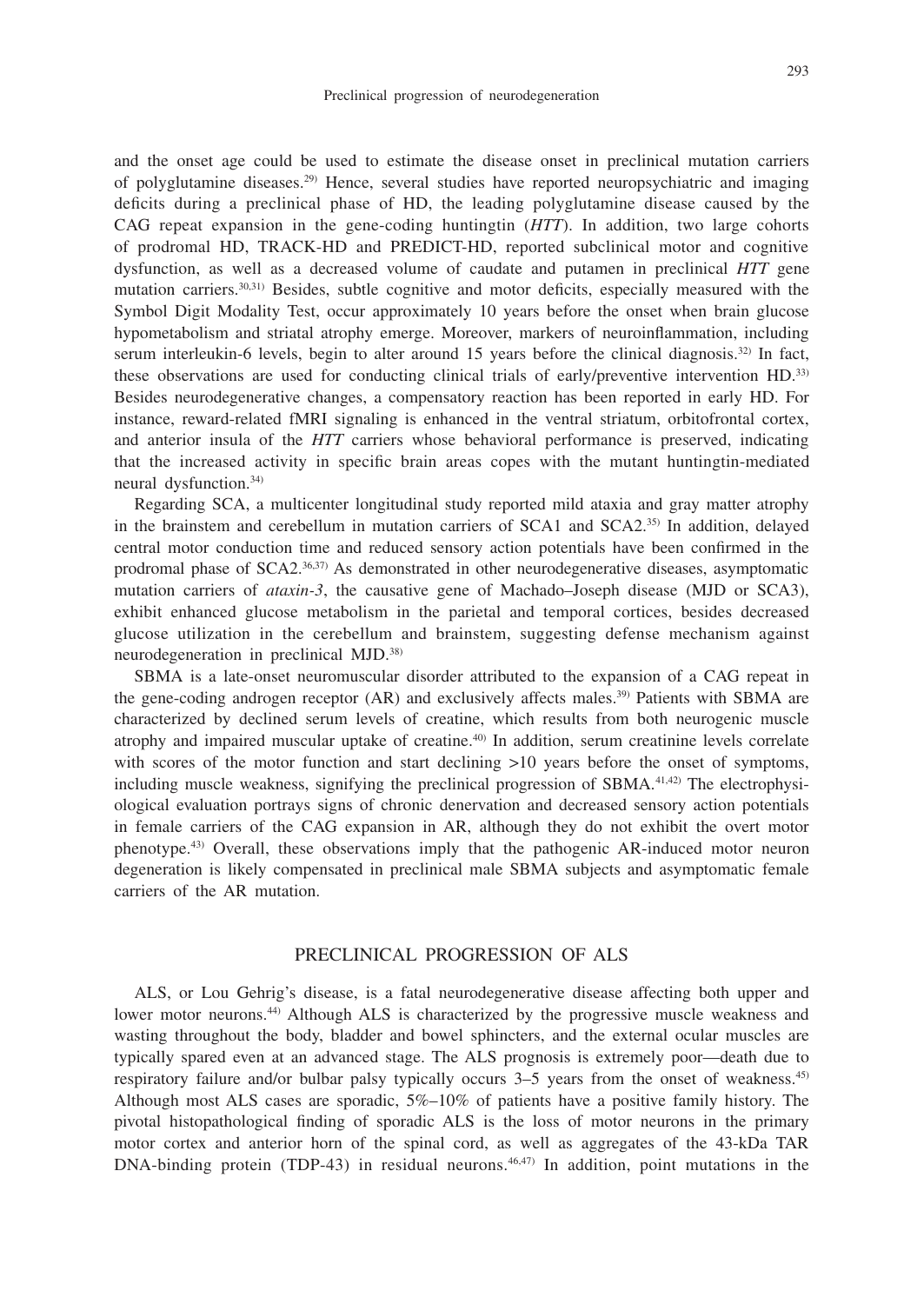glycine-rich domain of the gene encoding TDP-43 have been determined as disease-causing mutations of familial and sporadic ALS, signifying a pathogenic role of TDP-43 in ALS.<sup>48)</sup> Over 30% of sporadic patients with ALS develop frontotemporal dementia during the disease progression, whereas subjects with frontotemporal lobar degeneration (FTLD), accompanied by TDP-43 pathology, often develop motor neuron disease, further suggesting a strong molecular and pathological correlation between ALS and FTLD.49)

An extensive GGGGCC hexanucleotide repeat expansion in the first intron of the *C9orf72* gene is a leading genetic cause of ALS in Caucasians, accounting for 30%–40% of familial cases and 5% patients with sporadic ALS in Europe, although this mutation is far less common in Asia.50) The *C9orf72* gene mutation causes FTLD and pathologically results in the intraneuronal aggregation of TDP-43, as well as sporadic ALS cases. A pathological hallmark of *C9orf72*-related ALS/ FTLD is the aggregation of five dipeptide repeat proteins (DPRs) in affected neurons, resulting from repeat associated non-ATG (RAN) translation, and DPRs have been reported to accumulate in the brain before TDP-43 pathology.<sup>51)</sup> The poly-GP, which is one of the DPRs, is detectable in the CSF of asymptomatic *C9orf72* mutation carriers, signifying a preclinical molecular change in this disease.<sup>52)</sup> In addition, alteration of miRNA expression profiles in the CSF has also been reported in mutation carriers of *C9orf72*. 53) An extensive study on preclinical subjects with FTLD associated with *C9orf72*, *progranulin (GRN)*, or *microtubule-associated protein tau (MAPT)*, reported a decreased volume of insula 10 years before the estimated onset of dementia, along with the emergence of mild cognitive impairment around 5 years before the clinical onset.<sup>54)</sup>

Another major causative gene of familial ALS is *copper/zinc superoxide dismutase (SOD1)* on chromosome 21, which accounts for  $10\%-20\%$  of autosomal-dominant patients, both in Asia and Europe.55) An electrophysiological study reported that the short-interval intracortical inhibition (SICI) is decreased in asymptomatic *SOD1* mutation carriers, indicating that cortical hyperexcitability precedes the onset of motor symptoms in SOD1-linked familial ALS.<sup>56)</sup> Furthermore, the decreased motor unit number estimate, another electrophysiological marker of the motor neuron degeneration, is detectable in asymptomatic carriers of *SOD1* mutation.57) Although little information is available about preclinical biomarker changes in sporadic ALS, an epidemiological study suggested altered profiles of lipid metabolism in the asymptomatic phase of sporadic ALS.<sup>58)</sup>

### SUMMARY

Lately, the preclinical phase has been garnering considerable attention as a therapeutic window of neurodegenerative diseases. Early changes in the neurological function, such as cognition and movement, imaging, and electrophysiology exist in preclinical carriers of a causative gene mutation, as well as in asymptomatic subjects who are most likely to develop a sporadic neurodegenerative disease later. Thus, the onset of biological events is considerably earlier than that of primary clinical symptoms. In particular, the brain activity in specific regions is upregulated in preclinical subjects of various neurodegenerative diseases, indicating that compensatory neuronal reactions maintain the neural function at early stages of the disease, and that symptoms manifest when such compensation collapses (Fig. 1). Hence, these views are of utmost importance for developing preventive therapies, which is essential for the successful inhibition of the disease progression in every neurodegenerative disorder.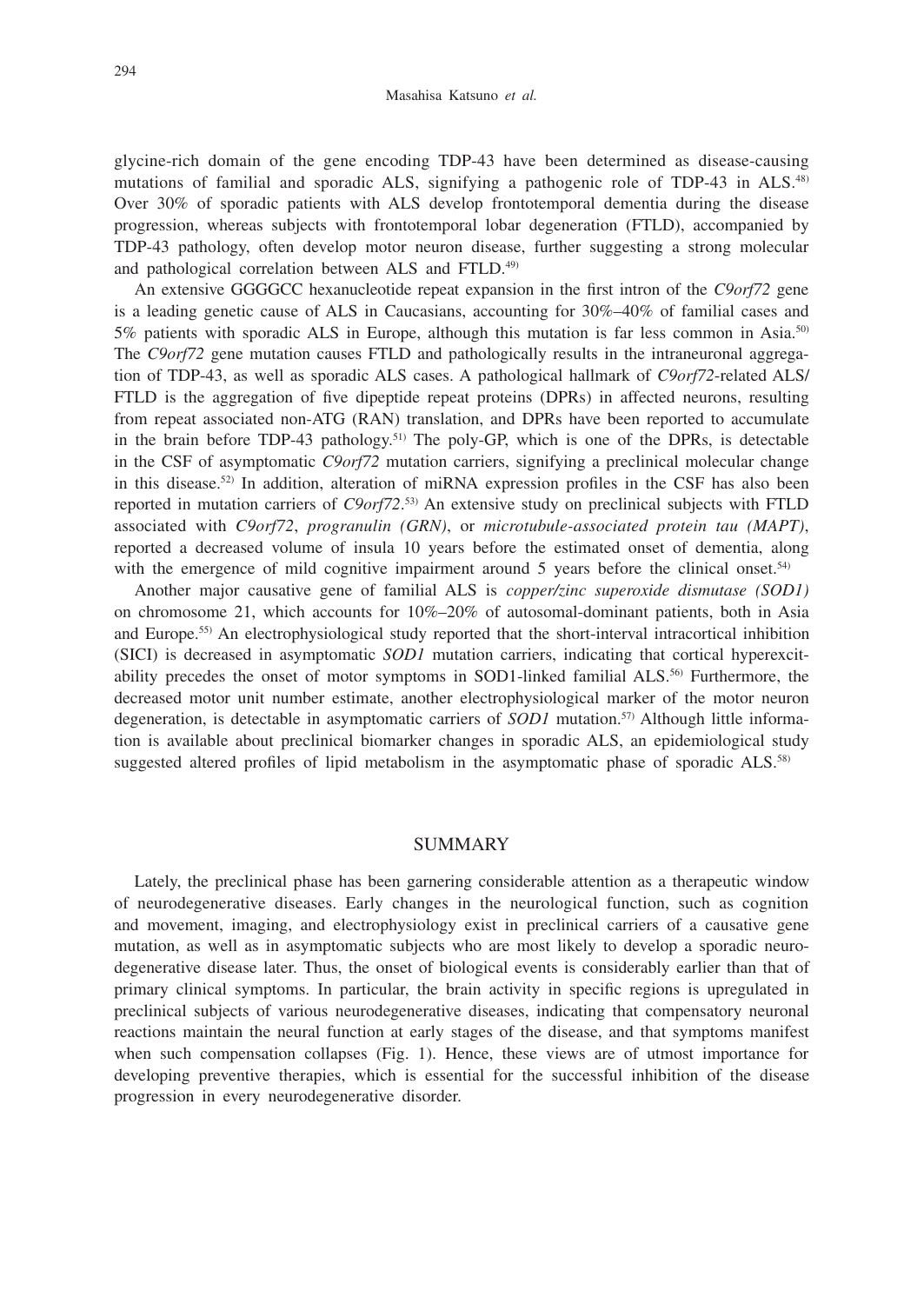

**Fig. 1** Time course of neurodegeneration

 Accumulation of abnormal proteins instigates primary of molecular changes in neurons followed by secondary events such as glial alteration and neuroinflammation. Compensatory responses cope with neural dysfunction and maintain neurological function at an early stage, but breakdown of such defense machinery leads to manifestation of clinical symptoms. The definition of "preclinical" has not been fully established. It includes prodromal phase, when patients develop mild, auxiliary symptoms, in some studies, while other researches define preclinical as being free from any symptoms. In this review, we adopted the former definition.

#### COMPETING INTERESTS

The authors have no conflicts of interest.

#### FUNDINGS

This work was supported by a KAKENHI grant from MEXT/JSPS, Japan (No. 17H04195); grants from the Japan Agency of Medical Research and Development (AMED) (Nos. 17ek0109221h0001, 17dk0207027h0002, 15ek0109025, and 15ek0109165); and a grant from the Naito Foundation.

#### **REFERENCES**

- 1) Cummings J. Disease modification and Neuroprotection in neurodegenerative disorders. *Transl Neurodegener*, 2017; 6: 25.
- 2) Pihlstrøm L, Wiethoff S, Houlden H. Genetics of neurodegenerative diseases: an overview. *Handb Clin Neurol*, 2017; 145: 309–323.
- 3) Amanullah A, Upadhyay A, Joshi V, Mishra R, Jana NR, Mishra A. Progressing neurobiological strategies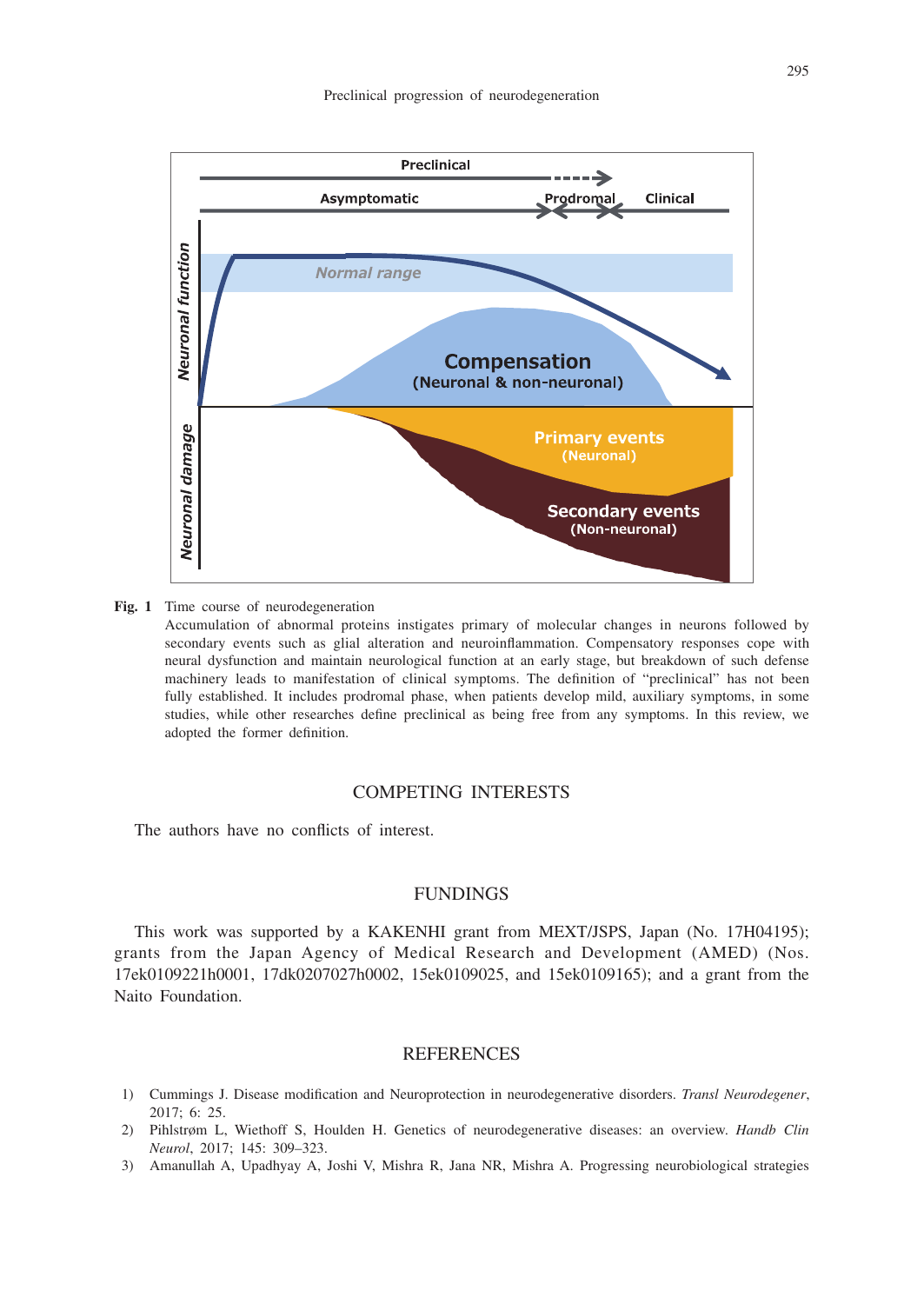against proteostasis failure: Challenges in neurodegeneration. *Prog Neurobiol*, 2017; 159: 1–38.

- 4) Katsuno M, Tanaka F, Sobue G. Perspectives on molecular targeted therapies and clinical trials for neurodegenerative diseases. *J Neurol Neurosurg Psychiatry*, 2012; 83: 329–335.
- 5) World Alzheimer Report 2015. Alzheimer's Disease International (ADI), London 2015.
- 6) Cacace R, Sleegers K, Van Broeckhoven C. Molecular genetics of early-onset Alzheimer's disease revisited. *Alzheimers Dement*, 2016; 12: 733–748.
- 7) Blennow K, Mattsson N, Schöll M, Hansson O, Zetterberg H. Amyloid biomarkers in Alzheimer's disease. *Trends Pharmacol Sci*, 2015; 36: 297–309.
- 8) Jack CR Jr, Knopman DS, Jagust WJ, Petersen RC, Weiner MW, Aisen PS, *et al.* Tracking pathophysiological processes in Alzheimer's disease: an updated hypothetical model of dynamic biomarkers. *Lancet Neurol*, 2013; 12: 207–216.
- 9) Bateman RJ, Xiong C, Benzinger TL, Fagan AM, Goate A, Fox NC, *et al.* Dominantly Inherited Alzheimer Network. Clinical and biomarker changes in dominantly inherited Alzheimer's disease. *N Engl J Med*, 2012; 367: 795–804.
- 10) Buchhave P, Minthon L, Zetterberg H, Wallin AK, Blennow K, Hansson O. Cerebrospinal fluid levels of b-amyloid 1–42, but not of tau, are fully changed already 5 to 10 years before the onset of Alzheimer dementia. *Arch Gen Psychiatry*, 2012; 69: 98–106.
- 11) Donohue MC, Sperling RA, Salmon DP, Rentz DM, Raman R, Thomas RG, *et al.* Australian Imaging, Biomarkers, and Lifestyle Flagship Study of Ageing; Alzheimer's Disease Neuroimaging Initiative; Alzheimer's Disease Cooperative Study. The preclinical Alzheimer cognitive composite: measuring amyloid-related decline. *JAMA Neurol*, 2014; 71: 961–970.
- 12) Lemere CA, Masliah E. Can Alzheimer disease be prevented by amyloid-beta immunotherapy? *Nat Rev Neurol*, 2010; 6: 108–19.
- 13) Hsu D, Marshall GA. Primary and secondary prevention trials in Alzheimer disease: looking back, moving forward. *Curr Alzheimer Res*, 2017; 14: 426–440.
- 14) Mondadori CR, Buchmann A, Mustovic H, Schmidt CF, Boesiger P, Nitsch RM, *et al.* Enhanced brain activity may precede the diagnosis of Alzheimer's disease by 30 years. *Brain*, 2006; 129: 2908–2922.
- 15) Bobes MA, García YF, Lopera F, Quiroz YT, Galán L, Vega M, *et al.* ERP generator anomalies in presymptomatic carriers of the Alzheimer's disease E280A PS-1 mutation. *Hum Brain Mapp*, 2010; 31: 247–265.
- 16) De Lau LM, Breteler MM. Epidemiology of Parkinson's disease. *Lancet Neurol*, 2006; 5: 525–535.
- 17) Kordower JH, Olanow CW, Dodiya HB, Chu Y, Beach TG, Adler CH, *et al.* Disease duration and the integrity of the nigrostriatal system in Parkinson's disease. *Brain*, 2013; 136: 2419–2431.
- 18) Friedman JH. Dementia with Lewy bodies and Parkinson's disease dementia become the same disease. *Parkinsonism Relat Disord*, 2018; 46 Suppl 1: S6–S9.
- 19) Anderson KE. Dementia in Parkinson's disease. *Curr Treat Options Neurol*, 2004; 6: 201–207.
- 20) Masuda-Suzukake M, Nonaka T, Hosokawa M, Kubo M, Shimozawa A, Akiyama H, *et al.* Pathological alpha-synuclein propagates through neural networks. *Acta Neuropathol Commun*, 2014; 2: 88.
- 21) Kalia LV, Lang AE. Parkinson's disease. *Lancet*, 2015; 386: 896–912.
- 22) Schrag A, Horsfall L, Walters K, Noyce A, Petersen I. Prediagnostic presentations of Parkinson's disease in primary care: a case-control study. *Lancet Neurol*, 2015; 14: 57–64.
- 23) Klingelhoefer L, Reichmann H. Pathogenesis of Parkinson disease: the gut-brain axis and environmental factors. *Nat Rev Neurol*, 2015; 11: 625–636.
- 24) Iranzo A, Tolosa E, Gelpi E, Molinuevo JL, Valldeoriola F, Serradell M, *et al.* Neurodegenerative disease status and post-mortem pathology in idiopathic rapid-eye-movement sleep behaviour disorder: an observational cohort study. *Lancet Neurol*, 2013; 12: 443–453.
- 25) Sierra M, Sánchez-Juan P, Martínez-Rodríguez MI, González-Aramburu I, García-Gorostiaga I, Quirce MR, *et al.* Olfaction and imaging biomarkers in premotor LRRK2 G2019S-associated Parkinson disease. *Neurology*, 2013; 80: 621–626.
- 26) Bergareche A, Rodríguez-Oroz MC, Estanga A, Gorostidi A, López de Munain A, Castillo-Triviño T, *et al.* DAT imaging and clinical biomarkers in relatives at genetic risk for LRRK2R1441G Parkinson's disease. *Mov Disord*, 2016; 31: 335–343.
- 27) Anders S, Sack B, Pohl A, Münte T, Pramstaller P, Klein C, *et al.* Compensatory premotor activity during affective face processing in subclinical carriers of a single mutant Parkin allele. *Brain*, 2012; 135(Pt 4): 1128–1140.
- 28) Katsuno M, Watanabe H, Yamamoto M, Sobue G. Potential therapeutic targets in polyglutamine-mediated diseases. *Expert Rev Neurother*, 2014; 14: 1215–1228.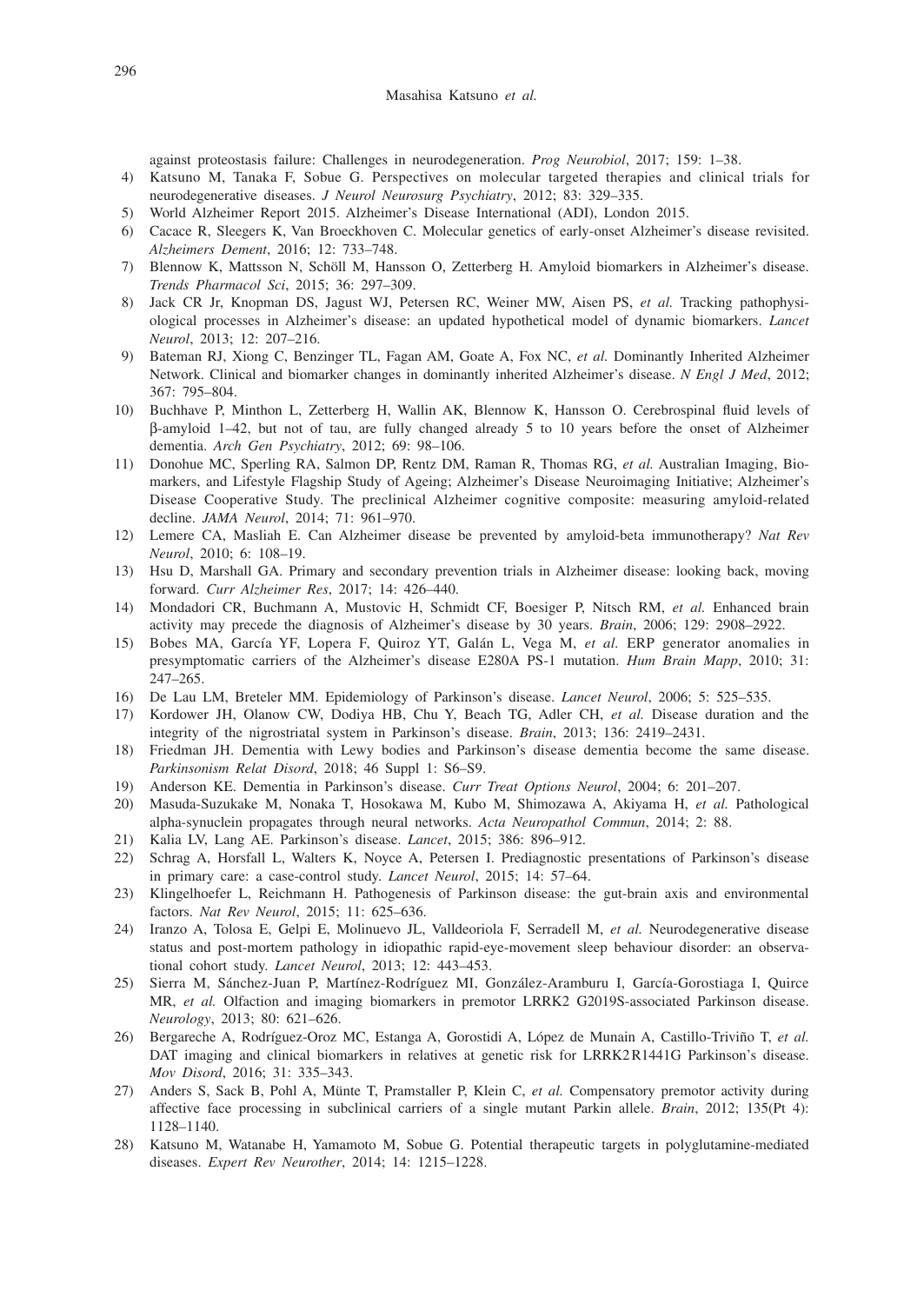- 29) Zhang Y, Long JD, Mills JA, Warner JH, Lu W, Paulsen JS; PREDICT-HD Investigators and Coordinators of the Huntington Study Group. Indexing disease progression at study entry with individuals at-risk for Huntington disease. *Am J Med Genet B Neuropsychiatr Genet*, 2011; 156B: 751–763.
- 30) Paulsen JS, Smith MM, Long JD; PREDICT HD investigators and Coordinators of the Huntington Study Group. Cognitive decline in prodromal Huntington Disease: implications for clinical trials. *J Neurol Neurosurg Psychiatry*, 2013; 84: 1233–1239.
- 31) Tabrizi SJ, Scahill RI, Owen G, Durr A, Leavitt BR, Roos RA, *et al.* TRACK-HD Investigators. Predictors of phenotypic progression and disease onset in premanifest and early-stage Huntington's disease in the TRACK-HD study: analysis of 36-month observational data. *Lancet Neurol*, 2013; 12: 637–649.
- 32) Chandra A, Johri A, Beal MF. Prospects for neuroprotective therapies in prodromal Huntington's disease. *Mov Disord*, 2014; 29: 285–293.
- 33) Rosas HD, Doros G, Gevorkian S, Malarick K, Reuter M, Coutu JP, *et al.* PRECREST: a phase II prevention and biomarker trial of creatine in at-risk Huntington disease. *Neurology*, 2014; 82: 850–857.
- 34) Malejko K, Weydt P, Süßmuth SD, Grön G, Landwehrmeyer BG, Abler B. Prodromal Huntington disease as a model for functional compensation of early neurodegeneration. *PLoS One*, 2014; 9: e114569.
- 35) Jacobi H, Reetz K, du Montcel ST, Bauer P, Mariotti C, Nanetti L, *et al.* Biological and clinical characteristics of individuals at risk for spinocerebellar ataxia types 1, 2, 3, and 6 in the longitudinal RISCA study: analysis of baseline data. *Lancet Neurol*, 2013; 12: 650–658.
- 36) Velázquez-Pérez L, Rodríguez-Labrada R, Torres-Vega R, Montero JM, Vazquez-Mojena Y, Auburger G, *et al.* Central motor conduction time as prodromal biomarker in spinocerebellar ataxia type 2. *Mov Disord*, 2016; 31: 603–604.
- 37) Velázquez-Pérez L, Rodríguez-Labrada R, Canales-Ochoa N, Montero JM, Sánchez-Cruz G, Aguilera-Rodríguez R, *et al.* Progression of early features of spinocerebellar ataxia type 2 in individuals at risk: a longitudinal study. *Lancet Neurol*, 2014; 13: 482–489.
- 38) Soong BW, Liu RS. Positron emission tomography in asymptomatic gene carriers of Machado-Joseph disease. *J Neurol Neurosurg Psychiatry*, 1998; 64: 499–504.
- 39) Katsuno M, Tanaka F, Adachi H, Banno H, Suzuki K, Watanabe H, *et al.* Pathogenesis and therapy of spinal and bulbar muscular atrophy (SBMA). *Prog Neurobiol*, 2012; 99: 246–256.
- 40) Hijikata Y, Katsuno M, Suzuki K, Hashizume A, Araki A, Yamada S, *et al.* Impaired muscle uptake of creatine in spinal and bulbar muscular atrophy. *Ann Clin Transl Neurol*, 2016; 3: 537–546.
- 41) Hijikata Y, Hashizume A, Yamada S, Inagaki T, Ito D, Hirakawa A, *et al.* Biomarker-based analysis of preclinical progression in spinal and bulbar muscular atrophy. *Neurology* [in press].
- 42) Hashizume A, Katsuno M, Banno H, Suzuki K, Suga N, Mano T, *et al.* Longitudinal changes of outcome measures in spinal and bulbar muscular atrophy. *Brain*, 2012; 135(Pt 9): 2838–2848.
- 43) Mariotti C, Castellotti B, Pareyson D, Testa D, Eoli M, Antozzi C, *et al.* Phenotypic manifestations associated with CAG-repeat expansion in the androgen receptor gene in male patients and heterozygous females: a clinical and molecular study of 30 families. *Neuromuscul Disord*, 2000; 10: 391–397.
- 44) Taylor JP, Brown RH Jr, Cleveland DW. Decoding ALS: from genes to mechanism. *Nature*, 2016; 539: 197–206
- 45) Watanabe H, Atsuta N, Nakamura R, Hirakawa A, Watanabe H, Ito M, *et al.* Factors affecting longitudinal functional decline and survival in amyotrophic lateral sclerosis patients. *Amyotroph Lateral Scler Frontotemporal Degener*, 2015; 16: 230–236.
- 46) Arai T, Hasegawa M, Akiyama H, Ikeda K, Nonaka T, Mori H, *et al.* TDP-43 is a component of ubiquitinpositive tau-negative inclusions in frontotemporal lobar degeneration and amyotrophic lateral sclerosis. *Biochem Biophys Res Commun*, 2006; 351: 602–611
- 47) Neumann M, Sampathu DM, Kwong LK, Truax AC, Micsenyi MC, Chou TT, *et al.* Ubiquitinated TDP-43 in frontotemporal lobar degeneration and amyotrophic lateral sclerosis. *Science*, 2006; 314: 130–133.
- 48) Iguchi Y, Katsuno M, Ikenaka K, Ishigaki S, Sobue G. Amyotrophic lateral sclerosis: an update on recent genetic insights. *J Neurol*, 2013; 260: 2917–2927.
- 49) Ling SC, Polymenidou M, Cleveland DW. Converging mechanisms in ALS and FTD: disrupted RNA and protein homeostasis. *Neuron*, 2013; 79: 416–438.
- 50) Zou ZY, Zhou ZR, Che CH, Liu CY, He RL, Huang HP. Genetic epidemiology of amyotrophic lateral sclerosis: a systematic review and meta-analysis. *J Neurol Neurosurg Psychiatry*, 2017; 88: 540–549.
- 51) Mori K, Weng SM, Arzberger T, May S, Rentzsch K, Kremmer E, *et al.* The C9orf72 GGGGCC repeat is translated into aggregating dipeptide-repeat proteins in FTLD/ALS. *Science*, 2013; 339: 1335–1338.
- 52) Lehmer C, Oeckl P, Weishaupt JH, Volk AE, Diehl-Schmid J, Schroeter ML, *et al.* Poly-GP in cerebrospinal fluid links C9orf72-associated dipeptide repeat expression to the asymptomatic phase of ALS/FTD. *EMBO*